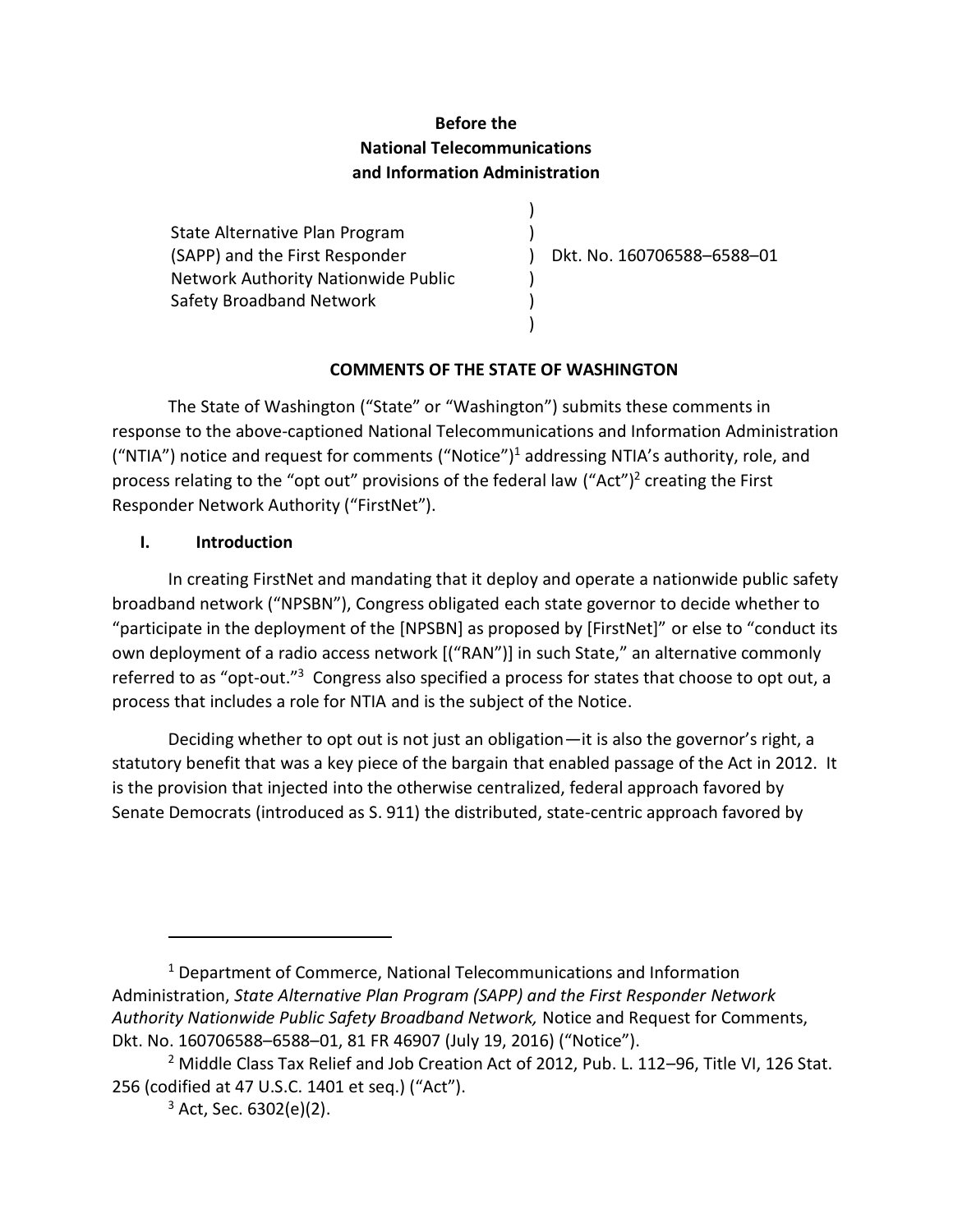House Republicans (and as reflected in H.R. 3630, the version of the Act first passed by the House), thus forming a compromise both factions were willing to approve.<sup>4</sup>

Given the importance of the opt-out provision both to Congress and to the quality of public safety communications capabilities in a state, governors take their decisional role very seriously, and NTIA should do the same. NTIA should endeavor to fulfill its role under the Act by supporting an opt-out process that is as efficient and predictable as possible for the opt-out state; it should avoid imposing unnecessary burdens upon the state or injecting unnecessary uncertainty into an already cumbersome statutory opt-out process.

As demonstrated below, Congress tightly defined and constrained both NTIA's statutory role in the opt-out process as well as NTIA's implementation of that role. Thus, not only would the unduly burdensome or unworkable NTIA review process described in the Notice be a poor policy choice, but it would also violate the Act by restricting the governor's statutory right and obligation to make an opt-out decision and by asserting authority NTIA does not possess to thwart a governor's election to opt out.

Washington supports an independent FirstNet acting in its statutory role as lessor of spectrum and developer of NPSBN policy. The State objects, however, to NTIA's *ultra vires* claim to a role in the opt-out process that Congress neither intended nor authorized.

#### **II. NTIA Overstates Its Role and Authority in the Opt-out Process Under the Act**

However strong a state's opt-out plan, that plan cannot succeed unless the state obtains a lease from FirstNet for use of the Band Class 14 spectrum licensed to FirstNet for use in the NPSBN. In the Notice, NTIA places itself in the role of arbiter wielding veto authority over a state's ability to obtain such a lease and thus over the state's opt-out decision itself. NTIA has no authority to claim such a role. Rather, if a state's opt-out plan is approved by the Federal Communications Commission ("FCC"), the state is entitled to a lease; NTIA has no authority to obstruct execution of the lease between FirstNet and the state.

Similarly, through its proposed process for reviewing applications for grant funds, NTIA claims authority to make policy and exercise discretion that it does not legally possess. The Act assigns NTIA the role of fact-finder in reviewing an opt-out state's application for funds; it does not authorize NTIA to create policy or otherwise reduce the amount of a grant during the optout review process to achieve a policy goal. In short, if NTIA finds the opt-out state has made

<sup>4</sup> *See,* U.S. Senate. Committee on Commerce, Science, and Transportation. *Public Safety Spectrum and Wireless Innovation Act, (to Accompany S. 911),* Report 112-260 (Dec. 21, 2012) at 12 ("With some modifications, the provisions of S. 911 were enacted into law as title VI of the Middle Class Tax Relief and Job Creation Act of 2012 (P.L. 112–96), which was signed into law on February 22, 2012.").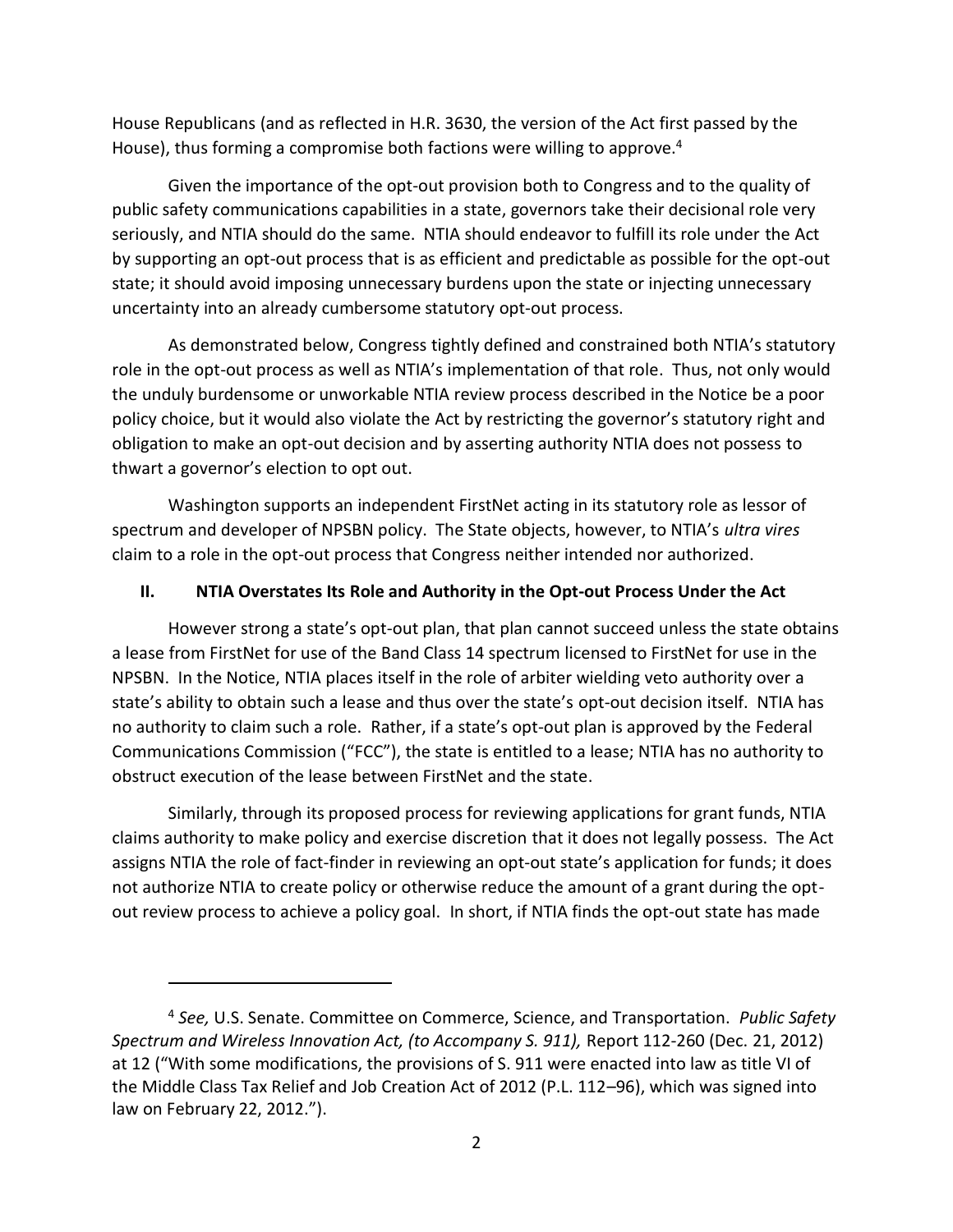the required factual showing,<sup>5</sup> the state is entitled to a grant in the amount of the "funding level for the State as determined by NTIA" and revealed to the governor by FirstNet along with the FirstNet proposed state plan.<sup>6</sup>

### **A. Congress Designated and Authorized the FCC—Not NTIA—to Approve or Disapprove an Opt-out Plan.**

By any measure, Congress imposed a burdensome process upon any state that chooses to opt out, but it was deliberate in how it designed that process, being careful to protect the governor's decision to opt-out from undue obstruction. Specifically, Congress recognized that FirstNet and NTIA would generally oppose opt-out proposals, so it identified the FCC as the independent agency specifically authorized to provide "approval or disapproval" of the state's alternative plan.<sup>7</sup> Congress also recognized the importance to FirstNet and the states of finality in the FCC's decision, so it provided limitations on judicial review<sup>8</sup> and explicitly stated that in the case of FCC disapproval, FirstNet shall proceed with its proposed plan to deploy the RAN in the state.<sup>9</sup>

In contrast to its specific treatment of the FCC's authority, Congress did not reference any NTIA "approval or disapproval" authority. It also did not describe the effect of any NTIA "decision" or protect such a "decision" from judicial review. Congress knew how to provide such authority with clarity and specificity it in its specific description of the FCC's role; it did not include such a description of NTIA's role, because it did not intend—and did not provide—such authority for NTIA.

## **B. After the FCC Approves a State's Opt-out Plan and the State Submits a Spectrum Lease Request to NTIA, the State Is Entitled to Obtain a Lease.**

NTIA infers an authority to "grant or reject applications" for "Lease Authority"<sup>10</sup> from two provisions in the Act, neither of which is adequate to support the claimed authority. NTIA has no authority to obstruct a state's effort to obtain a spectrum lease.

 $5$  Act, Sec. 6302(e)(3)(D).

 $6$  Act, Sec. 6302(e)(1).

 $7$  Act, Sec. 6302(e)(3)(C)(ii) ("[T]he Commission shall either approve or disapprove the plan.").

<sup>8</sup> Act, Sec. 6302(h).

 $9$  Act, Sec. 6302(e)(3)(C)(iv).

<sup>10</sup> Notice at 46910.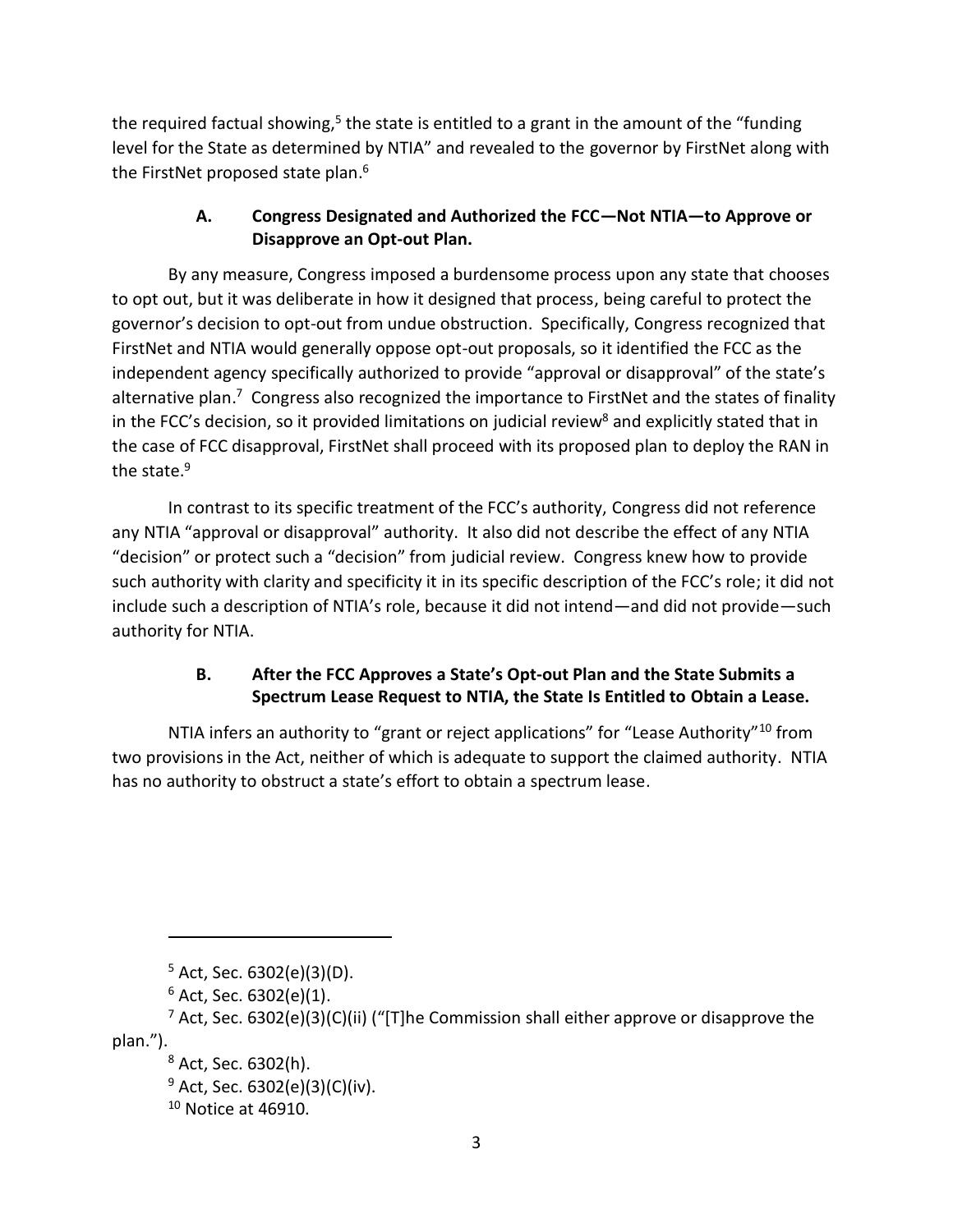### **1. NTIA Serves as the Mechanism for a State to Request a Lease from FirstNet, But Congress Gave NTIA No Authority to Obstruct That Request.**

The Act provides that "[i]f the Commission approves [an opt-out] plan … the State … shall apply to the NTIA to lease spectrum capacity from [FirstNet]."<sup>11</sup> The Act also specifies, however, that only FirstNet, not NTIA, holds the spectrum license and can therefore enter into a spectrum lease with the state, and that FirstNet is independent of NTIA.<sup>12</sup> Faced with ascribing some meaning to the Act's requirement that an opt-out state "apply to NTIA to lease spectrum capacity from FirstNet," NTIA reads a few new words into the Act, contending that the opt-out state must seek from NTIA "*authority to enter into* a spectrum capacity lease with FirstNet."<sup>13</sup> In taking this step, NTIA creates a new hurdle for the opt-out state (the need to obtain "Lease Authority"), as well as a new authority for itself—discretion to deny "Lease Authority," thus effectively killing the state's opt-out effort.

NTIA's self-empowering interpretation arbitrarily ignores the straightforward reading that effectuates the statutory structure instead of overriding it. Congress did not use the phrase "apply to the NTIA" as an oblique way to create a new authority for NTIA; rather, Congress used the phrase simply to denote a transactional mechanism, indicating only that NTIA is the entity through which the State must submit its request for a FirstNet spectrum lease.

As explained above, Congress knew how to be clear and specific when bestowing upon the FCC the authority to "approve or disapprove" a state's opt-out plan, including explicit use of that language and detailed limitations on judicial review of an FCC decision to disapprove.<sup>14</sup> By contrast, Congress made no reference to any NTIA authority that would allow it to "grant or reject applications" for "Lease Authority."<sup>15</sup> The difference is no accident: Congress did not use clear language to bestow such authority on NTIA because it did not mean for NTIA to serve in that role.

Further confirming that Congress had no intention of putting NTIA in a position where it could obstruct an opt-out state from obtaining a spectrum lease, the Act is devoid of language specifying any standard NTIA should apply in implementing NTIA's claimed authority. Congress

 $11$  Act, Sec. 6302(e)(3)(C)(iii).

 $12$  Act, Secs. 6201(a) ("the Commission shall reallocate and grant a license to the First Responder Network Authority for the use of the 700 MHz D block spectrum and existing public safety broadband spectrum"), and 6204(a) ("There is established as an independent authority within the NTIA the 'First Responder Network Authority' or 'FirstNet.''').

<sup>&</sup>lt;sup>13</sup> Notice at 46908.

 $14$  Act, Secs. 6302(e)(3)(C)(ii), 6302(h).

<sup>15</sup> Notice at 46910.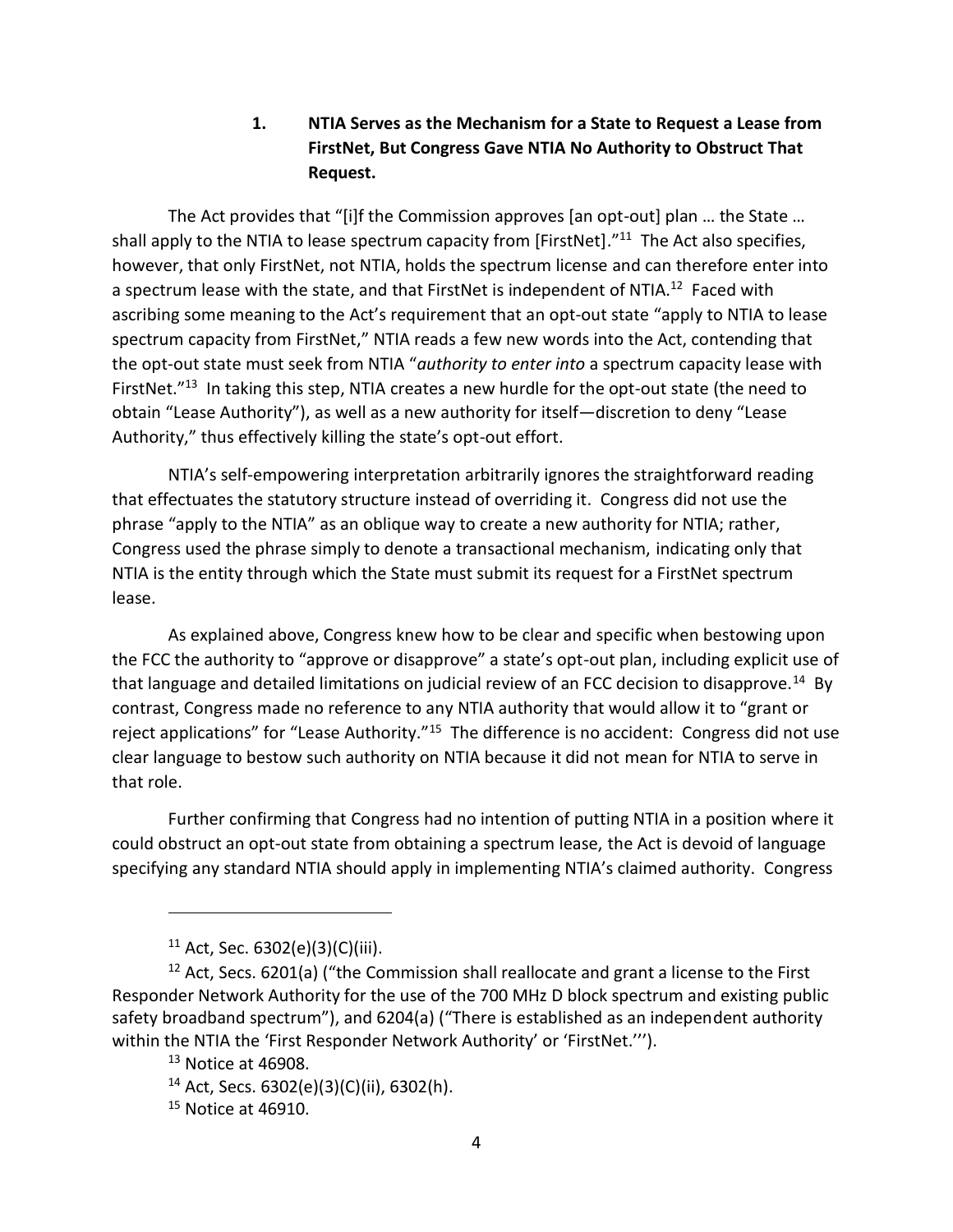explicitly provided that if an opt-out state applies to NTIA for a grant of funds, the state must make the "showing described in subparagraph (D),"<sup>16</sup> entitled "Funding Requirements" (hereinafter the "Funding Requirements Showing").<sup>17</sup> In that same clause, however, Congress chose not to require that showing if a state were to "apply to the NTIA to lease spectrum capacity."<sup>18</sup> Again, Congress knew how to impose a showing on states applying for grant funds; it omitted such a requirement in relation to a request for a spectrum lease, because it did not provide or intend to provide NTIA authority to obstruct the lease request in any event.

Because NTIA's claimed ability to bestow (or deny) "Lease Authority" upon a state is unsupported by the Act, so too is its proposal that a "state must file its application" for "Lease Authority" within 60 days of FCC approval of the state's opt-out plan.<sup>19</sup> Though the state would have every incentive to request the lease as soon as possible, the Act does not authorize NTIA to reject or otherwise obstruct an opt-out state's request for a spectrum lease for failure to file by an NTIA-adopted deadline.

### **2. The Funding Requirements Showing Applies Only to an Application for Grant Funds**

NTIA also bases its claim to authority to "grant the … [r]equired authorization to enter into a spectrum capacity lease" upon this language in the Act: "In order to obtain grant funds *and* spectrum capacity leasing rights under subparagraph (C)(iii), a State shall demonstrate" the five criteria in the Funding Requirements Showing. 20 In common legal usage, however, the word "and" means "[a]dded to; together with; joined with; as well as; including."<sup>21</sup> Thus, by the plain language of this provision, Congress required the Funding Requirements Showing only for a state to receive *both* a grant *and* a lease—it did not require such a showing for a state to receive only a lease.<sup>22</sup>

In this subparagraph entitled "Funding Requirements" that sets forth the criteria of the Funding Requirements Showing, it makes perfect sense that Congress would refer to

 $\overline{a}$ 

<sup>22</sup> *See also,* Jacob Scott, *Codified Canons and the Common Law of Interpretation*, 98 Geo. L.J. 341, 357 n.75 (2010) (quoting 1A NORMAN J. SINGER & J.D. SHAMBIE SINGER, STATUTES AND STATUTORY CONSTRUCTION § 21:14 (6th ed. 2002) ("Where two or more requirements are provided in a section and it is the legislative intent that all of the requirements must be fulfilled in order to comply with the statute, the conjunctive 'and' should be used. Statutory phrases separated by the word 'and' are usually to be interpreted in the conjunctive. Where a failure to comply with any requirement imposes liability, the disjunctive 'or' should be used.").

 $16$  Act, Sec. 6302(e)(3)(C)(iii)(l).

<sup>17</sup> Act, Sec. 6302(e)(3)(D).

<sup>18</sup> Act, Sec. 6302(e)(3)(C)(iii)(II).

<sup>19</sup> Notice at 46910.

 $20$  Notice at 46909; Act, Sec. 6302(e)(3(D) (italics added).

<sup>&</sup>lt;sup>21</sup> Black's Law Dictionary, 5th Ed., 1979.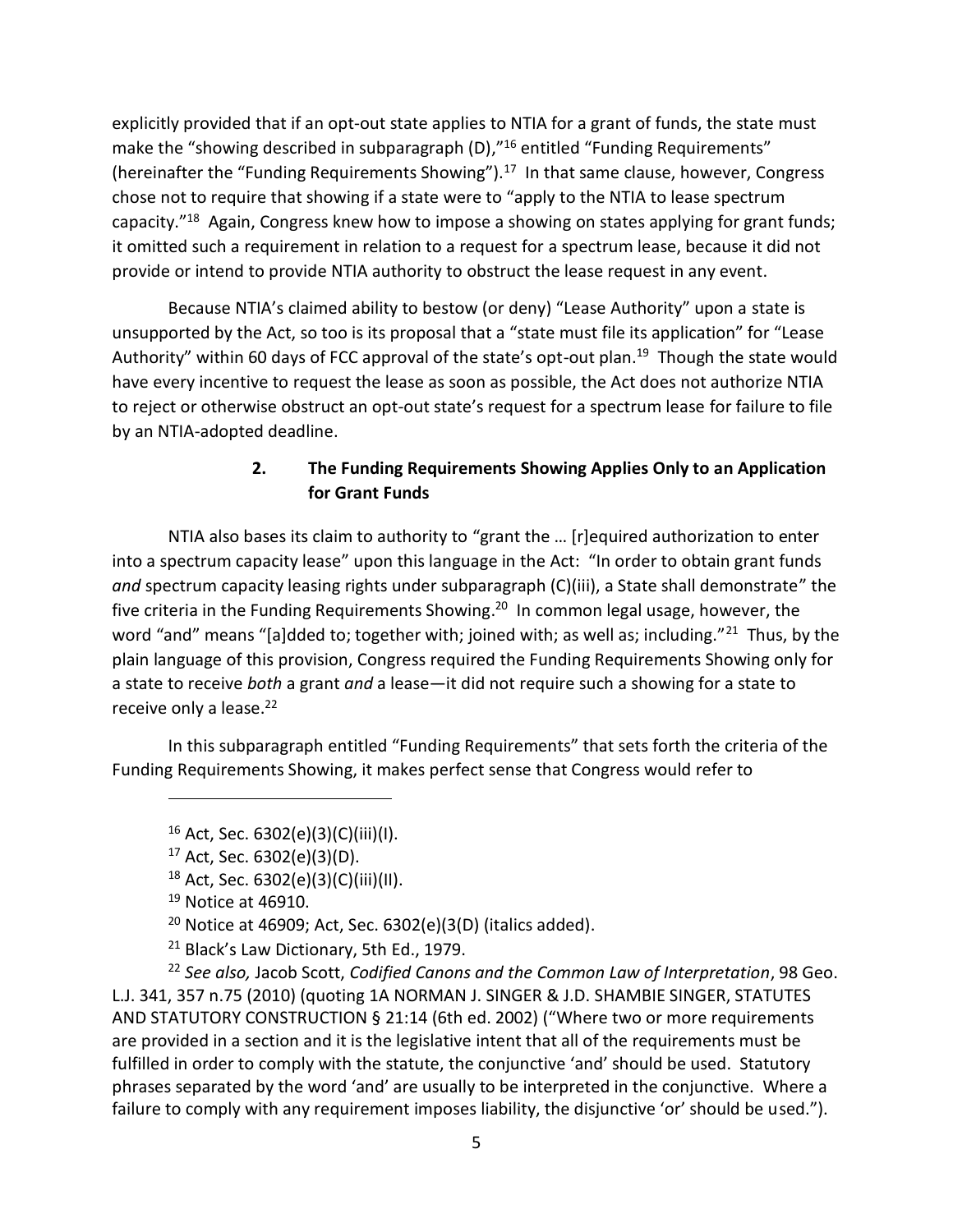"obtain[ing] grant funds and spectrum capacity leasing rights" as a single package subject to a single showing, because there is no scenario where a state could apply for a grant without also requesting a lease. If Congress meant to require the showing even if the state requested only a lease, it would not have had to include the "in order to obtain…" clause at all, since it had already made clear that a lease was required of all states that gain FCC approval for their optout plans.<sup>23</sup> If Congress had intended to require the Funding Requirements Showing for *either* a grant *or* a lease, it would have used the disjunctive "or" instead of "and." Further supporting this plain-language reading, as noted above, Congress explicitly required the Funding Requirements Showing in connection with an optional request for a funding grant, but it omitted that requirement for the required request for a spectrum lease, $^{24}$  demonstrating that Congress did not require and did not intend to require an opt-out state to make that showing in order to obtain a spectrum lease.

Confusingly, NTIA takes the view that "Lease Authority … [g]rants are considered discretionary grants" and that "NTIA is authorized to grant or reject applications" because "the Act did not establish mandatory funding levels for each eligible grantee."<sup>25</sup> Not only is the rationale incorrect (the mandatory funding level is the funding level disclosed to the governor with the FirstNet state plan, as explained in Sec. II.C.2, below) but it also makes no sense: the establishment of mandatory funding levels has no relevance to whether NTIA "is authorized to grant or reject" a state's request for a spectrum lease.

### **3. An Application for "Lease Authority" Is Not a Grant Application**

NTIA recites the Act's provision that if an opt-out state's alternative plan is approved by the FCC, the state is required to request a spectrum lease and may, optionally, request "RAN construction grant funding" from NTIA.<sup>26</sup> Though the former is a request for a lease and not a grant of funds, the Notice nonetheless provides that "NTIA has determined that each of these requests are grant requests under federal regulations," and that "NTIA will evaluate a state's request for Lease Authority, or its request for Lease Authority plus an optional RAN Construction Grant, as a single grant application."<sup>27</sup>

NTIA bases this approach upon the misplaced view that a request for "Lease Authority" is a request for "something of value provided by NTIA" and thus is the appropriate subject of a "type of grant agreement" under the Federal Grants and Cooperative Agreement Act of 1977.<sup>28</sup>

<sup>23</sup> Act, Sec. 6302(e)(3)(C)(iii)(I).

<sup>24</sup> Act, Sec. 6302(e)(3)(C)(iii).

<sup>&</sup>lt;sup>25</sup> Notice at 46910.

<sup>26</sup> Notice at 46909 (citing Act, Sec. 6302(e)(3)(C)(iii)).

 $27$  Notice at 46909.

<sup>&</sup>lt;sup>28</sup> *Id.* (citing Federal Grants and Cooperative Agreement Act of 1977, sec. 5, Public Law 95–224, 92 Stat. 3, 4 (Feb. 3, 1978) (codified at 31 U.S.C. 6304) ("Grants Statute").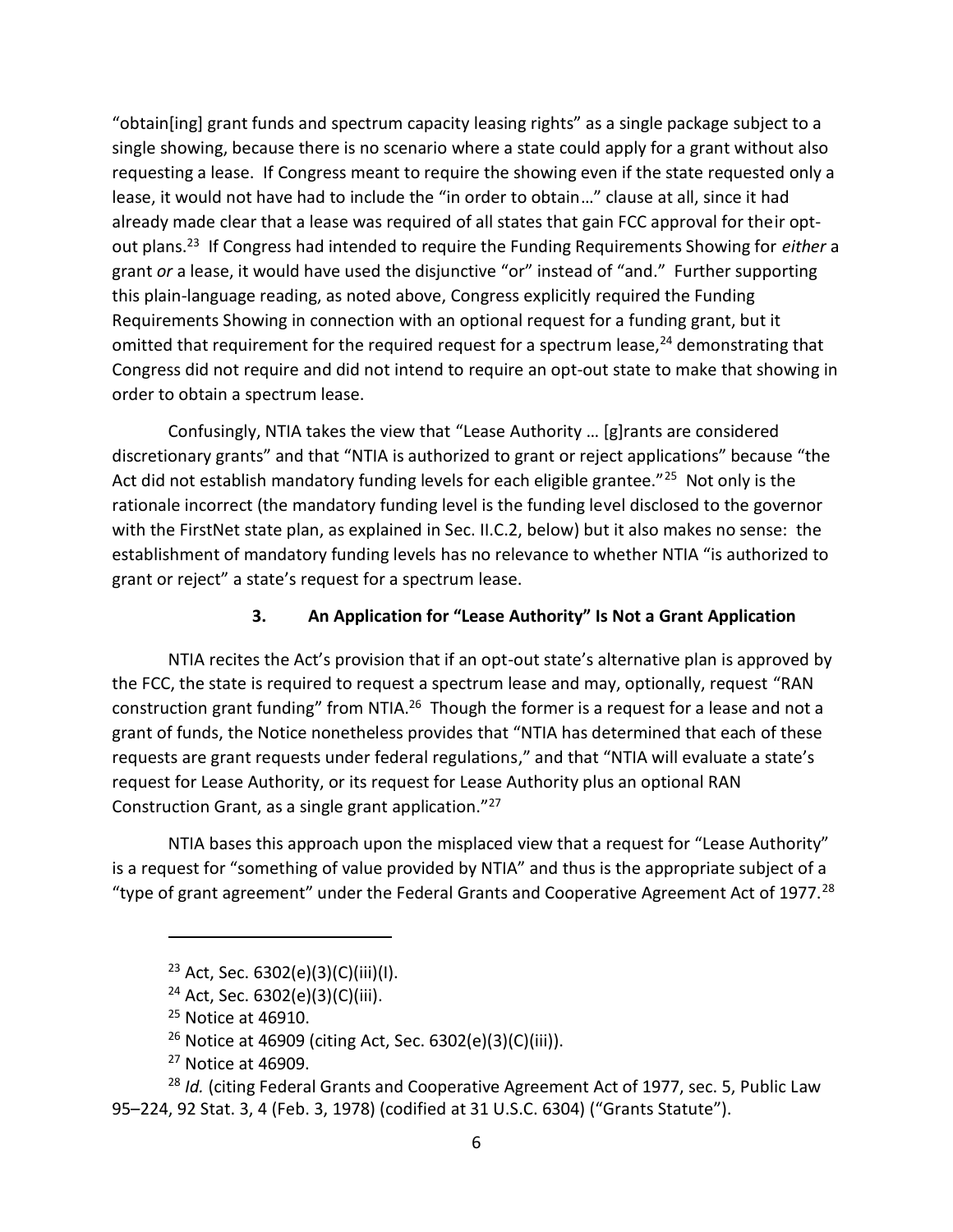Even if NTIA were to possess the authority to provide or deny "Lease Authority" (which it does not, as demonstrated above), NTIA's authority and procedures related to the provision of funding grants would be inappropriate for that purpose.

The Federal Grants and Cooperative Agreement Act of 1977 provides:

Each executive agency shall use a type of grant agreement as the legal instrument reflecting a relationship between the Federal Government and a State or local government or other recipient whenever … the principal purpose of the relationship is the *transfer of* money, property, services, or *anything of value* to the State or local government or other recipient in order to accomplish a public purpose of support or stimulation authorized by Federal statute. 29

"Lease Authority"—the term NTIA has assigned to "the non-monetary grant of authority by NTIA to a state to enter into a spectrum capacity lease" $30$ —is neither a "thing of value" nor is it "transferred" to the opt-out state, so the Grants Statute does not require that NTIA use a "grant agreement" to provide "Lease Authority."

In common legal usage, "transfer" means "to change over the possession or control of."<sup>31</sup> Because NTIA does not itself possess authority to lease spectrum in the opt-out state from FirstNet, it cannot "transfer" such authority to an opt-out state. And even if NTIA did have authority to lease spectrum from FirstNet, providing "Lease Authority" to the state would not constitute a "transfer" because NTIA would not be "changing over" or *giving up* such authority—it would still retain that ability.

Similarly, the Grants Statute does not require NTIA to use a "grant agreement" to provide the "Lease Authority" NTIA contemplates because such authority is not a "thing of value." The "Lease Authority" would have no value to NTIA, unlike the examples of "money, property, [or] services" listed in the Grants Statute; "Lease Authority" is qualitatively different from these items that are appropriately the subject of grant agreements. An Office of Management and Budget regulation implementing the Federal Grants statute defines "grant agreement" as a "legal instrument of financial assistance,"<sup>32</sup> confirming that a grant agreement would not be an appropriate vehicle for "transferring" NTIA's "Leasing Authority" to an opt-out state because such authority, if it existed, would not be a form of *financial* assistance. Accordingly, a Federal Funding Opportunity ("FFO") notice, while perhaps appropriate for a

<sup>&</sup>lt;sup>29</sup> Grants Statute, Sec. 5 (italics added)).

<sup>30</sup> Notice at 46909 n.23.

 $31$  Black's Law Dictionary, 5<sup>th</sup> Ed., 1979.

<sup>32</sup> 2 C.F.R. § 200.51.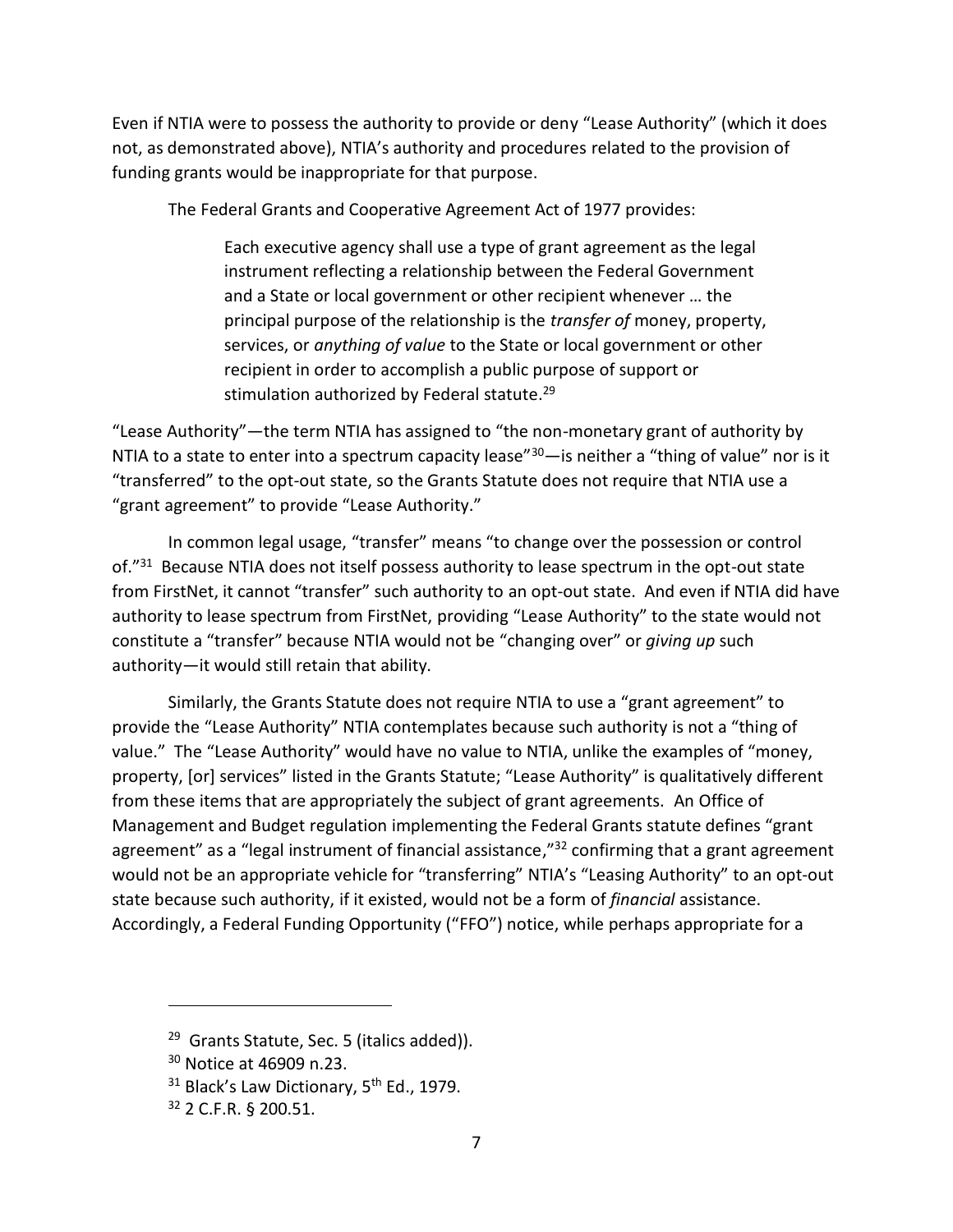grant program, would not be an appropriate mechanism for announcing or adopting any rules or procedures related to the provision of "Lease Authority."

# **C. The Award of Grant Funds Is Not Discretionary to NTIA**

NTIA states that it will "grant or reject applications and determine final award amounts based on an assessment against the statutory demonstration criteria and *other factors* that will be detailed in the FFO."<sup>33</sup> To the contrary, NTIA must award a grant of funds if the opt-out state makes the statutorily defined showing; NTIA has no authority to deny or reduce a grant of funds because of any "other factors."

# **1. The Grant Amount Is Set When FirstNet Presents Its State Plan to the Governor**

NTIA claims wide latitude to exercise discretion in awarding or denying grant funds to opt-out states that request such funds:

> Because the Act did not establish mandatory funding levels for each eligible grantee … RAN Construction Grants are considered discretionary grants. Therefore, NTIA is authorized to grant or reject applications and determine final award amounts, based on an assessment against the statutory demonstration criteria and *other factors* that will be detailed in the FFO. $34$

NTIA's claim of such discretionary authority is mistaken at its foundation, the proposition that "the Act did not establish mandatory funding levels for each eligible grantee." Rather, the Act does indeed require a mandatory funding level for each state. Specifically, the Act requires FirstNet, upon completion of its request for proposals ("RFP"), to "provide to the Governor, or his designee ... the funding level for the State as determined by the NTIA."<sup>35</sup> This funding level is the mandatory amount of the grant that NTIA must award to each opt-out state that makes the Funding Requirements Showing.

Congress required NTIA to establish and FirstNet to disclose to the governor the "funding level for the State" in order to inform the governor of the value of grant funds NTIA would provide if the governor elected to opt out. This is the only reasonable rationale for requiring such disclosure; if the governor were to opt in and leave it to FirstNet to build the RAN, there would be no need for the governor to understand the "funding level for the State" because that money would be spent by FirstNet as part of its national deployment. But in order to make a decision, to compare an opt-in scenario where FirstNet pays for construction to an

<sup>&</sup>lt;sup>33</sup> Notice at 46910 (italics added).

<sup>34</sup> *Id.* (italics added).

<sup>35</sup> Act, Sec. 6302(e)(1).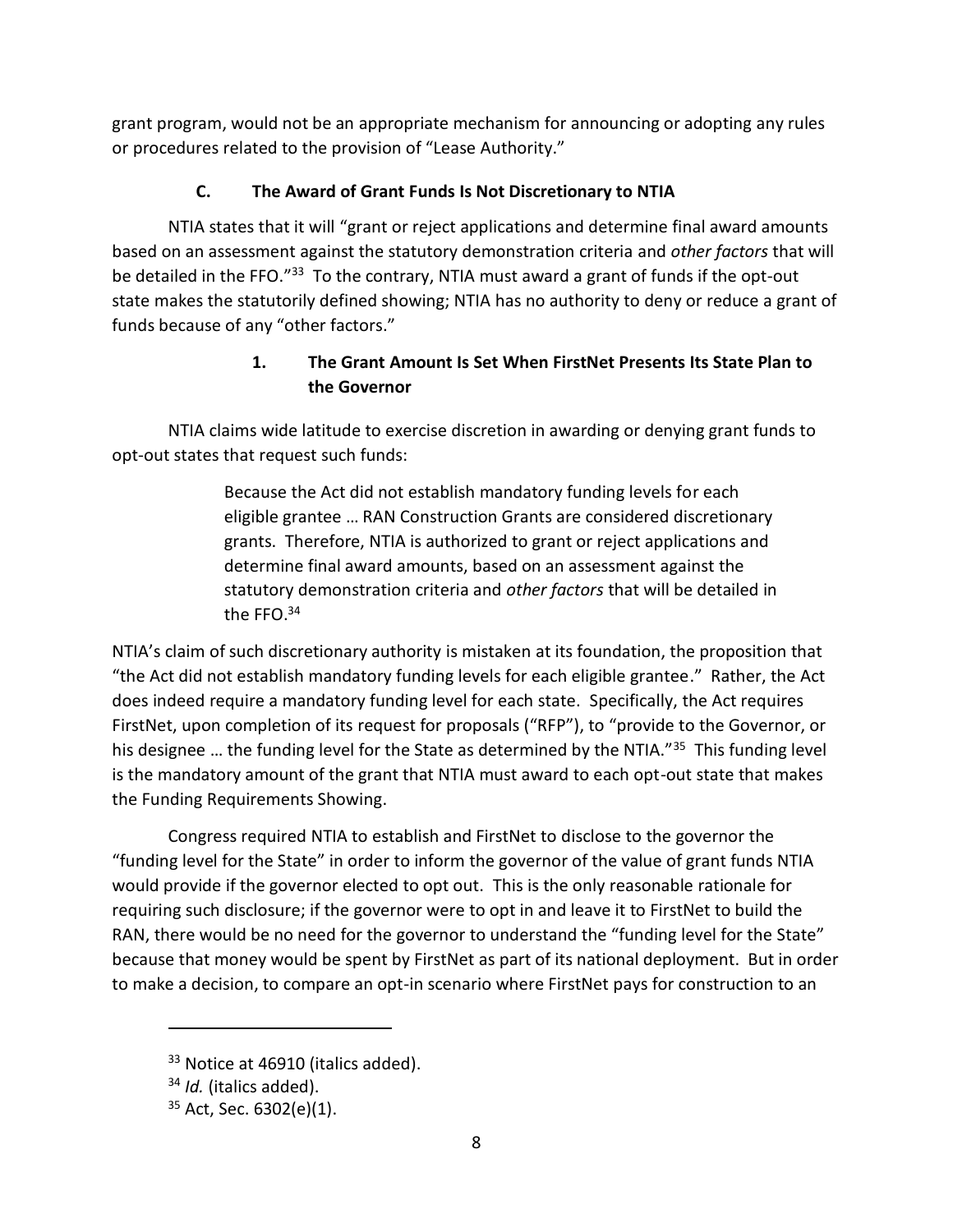opt-out scenario where the state carries that cost, the governor needs to know how much NTIA will provide the state in grant funds. Congress understood this basic fact and required NTIA to determine how much that grant would be and mandated that FirstNet disclose that amount to the governor coincident with presentation of the FirstNet state plan.

Further, "the funding level for the State as determined by the NTIA" must be the amount of the NTIA grant in an opt-out scenario and cannot be the amount that FirstNet would spend in the state if it opts in, because FirstNet is an independent authority that will "determine" the amount it will spend in the state. NTIA will not determine the amount FirstNet will spend in the any opt-in state. The only "funding level for the State" that NTIA could legally determine would be the amount of the grant NTIA will provide. Thus, "the funding level for the State as determined by the NTIA" is the "mandatory funding level[]" that NTIA claims the Act does not establish.

Because the Act requires that the amount of the grant be established when FirstNet presents its state plan to the governor, NTIA would violate the Act if NTIA reduced the amount of the grant as it suggests in the Notice:

> NTIA may take into consideration cost increases FirstNet will incur should a state assume the responsibility to conduct its own RAN, and may reduce a final grant award accordingly. … [T]he final grant award amount to a state may be impacted by financial factors, such as how efficiently FirstNet and its partner(s) can build the RAN for that state and the projected income from that state's partnership agreement(s) and all other revenue sources.<sup>36</sup>

Similarly, NTIA would violate the Act if it reduced the amount of the grant in the opt-out review process to offset any

> increased costs [FirstNet may incur] to mitigate additional operational risks to the NPSBN, and losses of cost efficiencies, if a state assumes responsibility for the construction and operation of the RAN within its boundaries. Additionally, should a state conduct its own RAN, FirstNet may bear increased expenses related to interconnection of the state RAN to the NPSBN and mitigation of potential interference by the state RAN to the NPSBN operations in a bordering state.<sup>37</sup>

NTIA has no authority to reduce the grant award amount after it has set that amount as the "funding level for the State" disclosed by FirstNet to the governor with the presentation of the state plan.

<sup>36</sup> Notice at 46910.

 $37$  *Id.*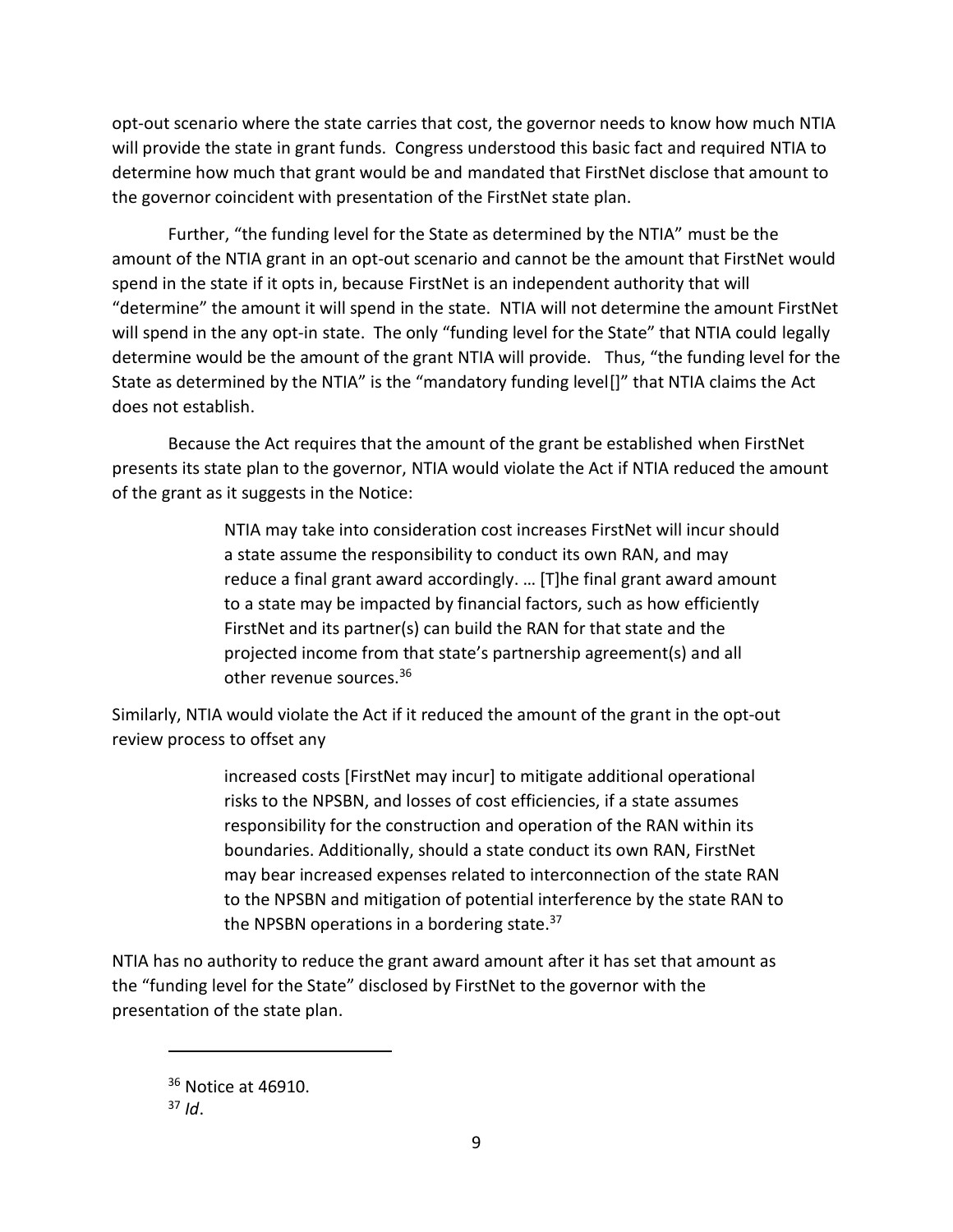## **2. NTIA Must Award the Grant If the State Makes the Funding Requirements Showing**

When it considers whether to award grant funding to an opt-out state, NTIA has only one standard to apply: it must determine whether the state has made the Funding Requirements Showing by demonstrating the existence of each of the five facts specified in the Act.<sup>38</sup> If the answer is "yes," NTIA must award the grant funds. The Funding Requirements Showing includes only any "required technical, financial, interoperability, programmatic, and qualitative criteria<sup>"39</sup> that NTIA is specifically authorized to apply in considering whether to award a grant of funds to an opt-out state. Congress has not provided NTIA authority to consider any "other factors." $40$  To do so would violate the Act. $41$ 

### **a. The Technical Capabilities to Operate, and the Funding to Support, the State RAN**

The Funding Requirements Showing includes a demonstration that the State has the "technical capabilities to operate" the state opt-out RAN. $42$  NTIA incorrectly suggests that based on this provision, NTIA is authorized to require a state to "be compliant with the RANspecific network policies established by FirstNet.<sup>"43</sup> The Act requires only that the state demonstrate to NTIA that the state is technically *capable*, not that it is compliant with any FirstNet policy. Though compliance with appropriate FirstNet policies is certainly important, it is not NTIA's role to serve as enforcer of FirstNet policies. NTIA's interpretation would illegally expand NTIA's authority from the grant-making role Congress provided to that of a regulator of opt-out states.

Likewise proposing to exceed its authority, NTIA states that it "may require surety bonds to ensure RAN construction completion in the event of default by the state's RFP partner."<sup>44</sup> NTIA's role is not to ensure that the RAN is built—that falls to the opt-out state or FirstNet;

 $\overline{a}$ 

 $41$  NTIA suggests that it "may require a state to provide information on each key staff member," perhaps including curriculum vitae. Notice at 46911 n.34. NTIA should be careful not to impose requirements that could only be met if the state's alternative plan had already been implemented—at the stage the state applies for a funding grant, the Act requires only that the state have a plan, not that it have already implemented that plan or even identified personnel to implement it.

 $42$  Act, Sec. 6302(e)(3)(C). <sup>43</sup> Notice at 46911. <sup>44</sup> *Id.*

 $38$  Act, Sec. 6302(e)(3)(D).

<sup>&</sup>lt;sup>39</sup> Notice at 46910.

<sup>40</sup> *Id.*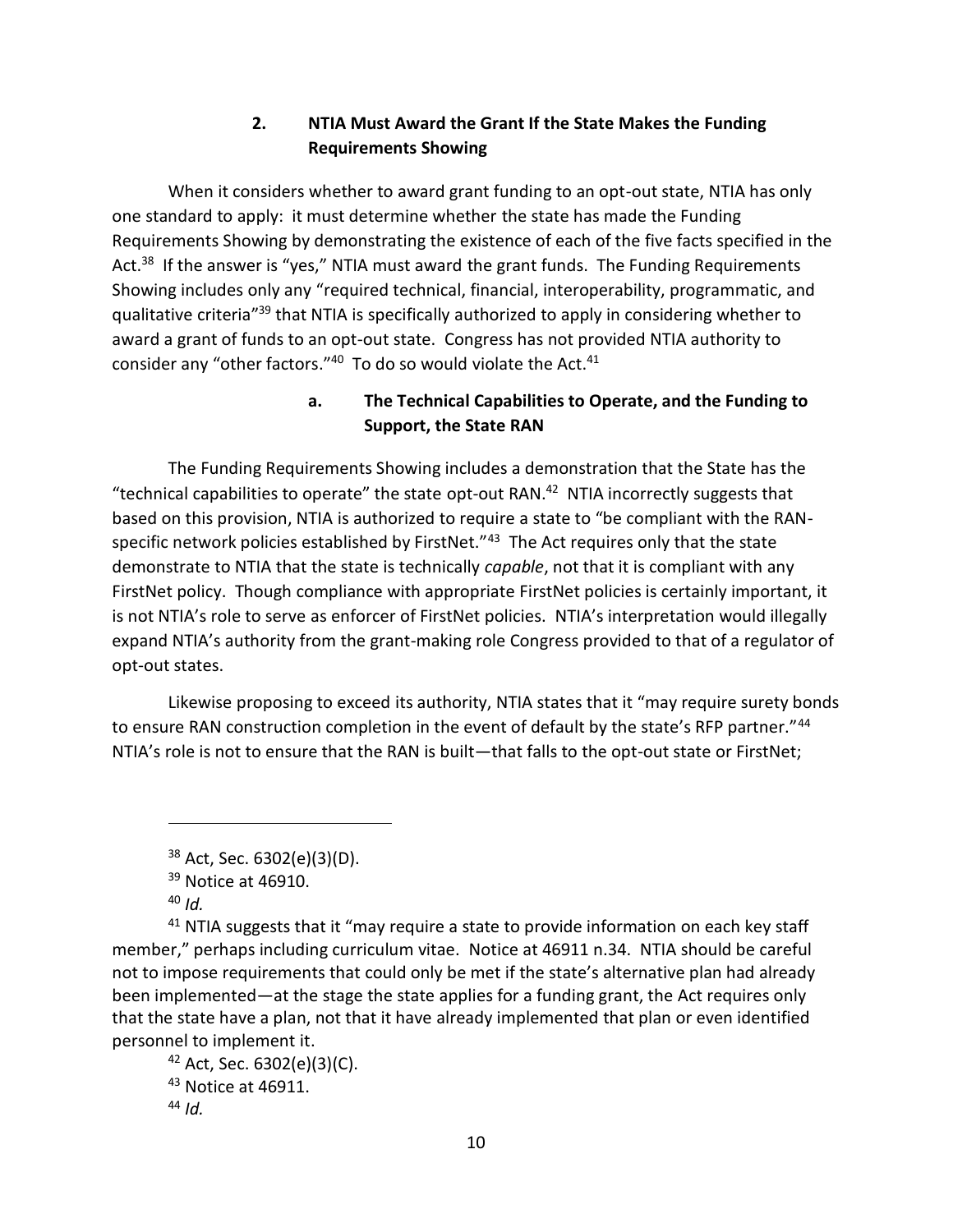NTIA's role is only to determine whether the state made the Funding Requirements Showing, including whether the state has "the funding to support" the State RAN.<sup>45</sup>

Certainly, NTIA is not prohibited from requiring an opt-out state to disclose certain information in connection with its request for a grant of funds. For example, NTIA states that it intends to require states applying for funding grants to "disclose the value of any partnering agreement that will enable and support the state in the construction and/or operation of the state RAN."<sup>46</sup> Such a requirement would be appropriate as long as it compelled disclosures only to the extent necessary to reach the threshold required in the Act, such as a demonstration that the state has "funding to support" the state RAN.<sup>47</sup> NTIA has no authority to require information not necessary to make the Funding Requirements Showing.

## **b. The Ability to Maintain Ongoing Interoperability**

Consistent with its overreach related to the opt-out state's demonstration of technical capabilities (described in Sec. II.C.2.a, above), NTIA also goes too far in asserting its authority regarding the interoperability of the opt-out state RAN. Specifically, NTIA states that "a state must demonstrate that its RAN and other network attributes *will be interoperable* with the NPSBN on an 'ongoing' basis,"<sup>48</sup> and that

> NTIA will require that any state partnership agreement ensures the RAN *will be interoperable* with the NPSBN from deployment onward. Such a requirement may include demonstration of a partner's commitment to complying with FirstNet's evolving interoperability-based network policies."<sup>49</sup>

According to NTIA, it will require opt-out states to convince NTIA that the state RAN will maintain a level of interoperability into the future, without end. Obviously, such a showing would be unworkable, and Congress did not impose it. Rather, the Act requires only that a state demonstrate "the *ability* to maintain ongoing interoperability."<sup>50</sup> Congress did not intend and did not provide for NTIA to enforce a state RAN's interoperability with the NPSBN, neither at the time the state requests the grant nor at any time in the future. NTIA's inquiry is limited in the statute solely to the state's *ability* and does not include the state's *compliance.*

- <sup>47</sup> Act, Sec.  $6302(e)(3)(D)(i)(I)$ .
- 48 Notice at 46911 (italics added).

<sup>&</sup>lt;sup>45</sup> Act, Sec. 6302(e)(3)(D)(i)(I).

<sup>46</sup> Notice at 46910.

<sup>&</sup>lt;sup>49</sup> Notice at 46912 (italics added).

 $50$  Sec. 6302(e)(3)(D)(i)(II) (italics added).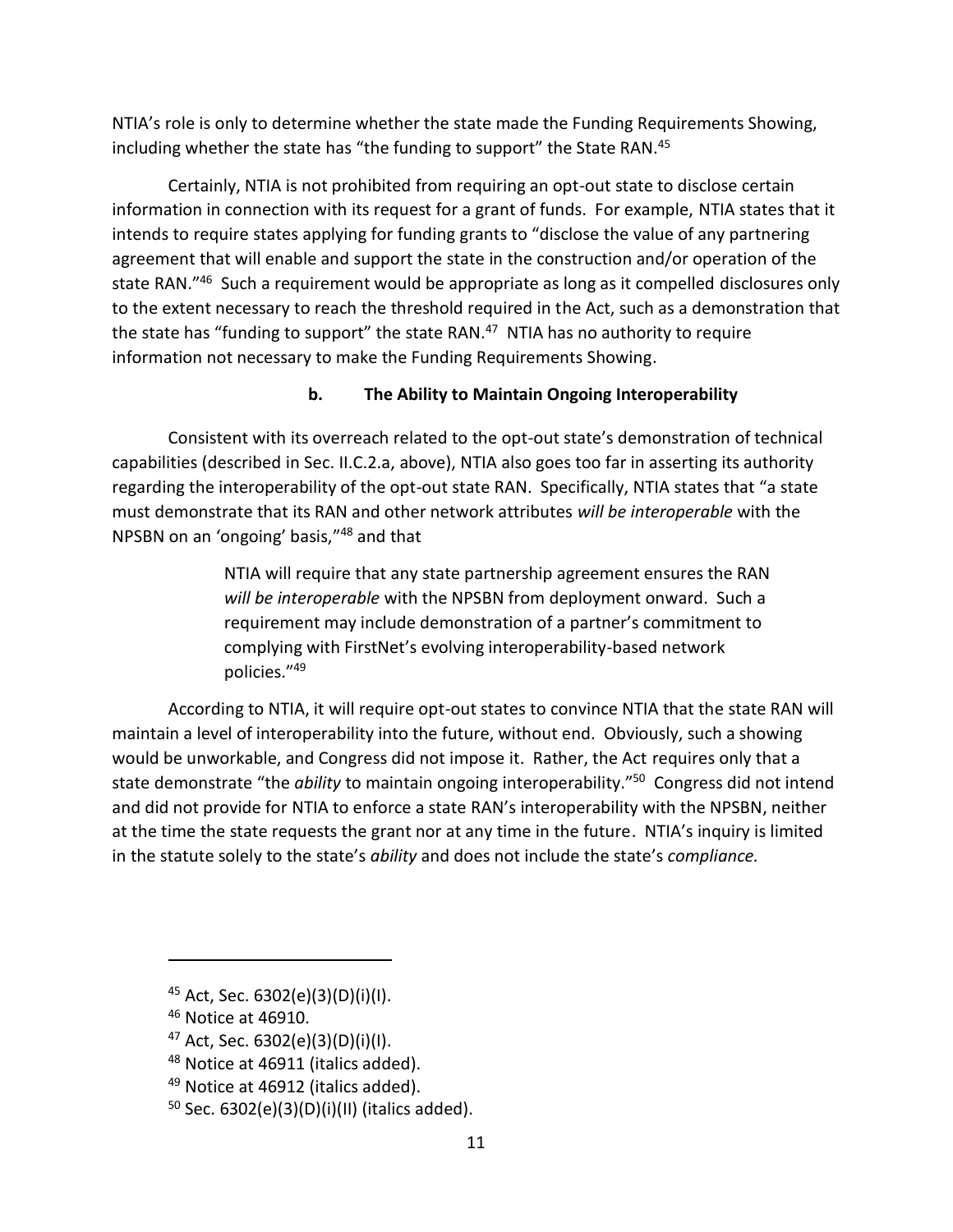#### **c. Cost-Effectiveness of the State Plan Submitted to the FCC**

The Funding Requirements Showing includes a requirement that the opt-out state demonstrate the "cost-effectiveness of the State plan submitted [to the FCC]."<sup>51</sup> NTIA mistakenly suggests that this provision requires a demonstration of the "cost-effectiveness" of the opt-out plan for FirstNet, the federal government, or the nation as a whole. To the contrary, Congress required that the state demonstrate the "cost-effectiveness" of the plan for the opt-out state.<sup>52</sup>

In program evaluation, cost-effectiveness analysis "seeks to identify and place dollars on the costs of a program. It then relates these costs to specific measures of program effectiveness."<sup>53</sup> So, for example, the cost-effectiveness of a state opt-out plan might be stated as "\$27 per public safety adopter of broadband in the state." The "cost-effectiveness" element of the Funding Requirements Showing in the Act requires that the opt-out state demonstrate such a formulation.

NTIA, however, takes a far more expansive view of the scope of the "cost-effectiveness" demonstration, contemplating a nationwide inquiry. For example, the Notice states that

> a nationwide buildout can provide significant economies of scale across state boundaries that can leverage existing infrastructure when feasible and reduce the cost of NPSBN RAN construction in any given state or territory. NTIA will take these cross-border economies into account in the context of a state opt-out plan's cost effectiveness.<sup>54</sup>

Similarly, NTIA states that in determining whether an opt-out state has demonstrated the "costeffectiveness of the State plan," it

> may assess areas, including but not limited to, the proposed federal and state partner share of the RAN cost; the value, use, and revenue return of

 $\overline{a}$ 

<sup>52</sup> NTIA states that it "will utilize FirstNet's relevant interpretations of provisions of the Act in carrying out its responsibilities on these matters." Notice at 46909. This is a mistake: in connection with its interpretation of the meaning of "cost-effectiveness" and any other provision of the Act, NTIA should make and support its own interpretations of the Act as necessary to fulfill its limited statutory role. NTIA's decision to adopt FirstNet's interpretations, as well as NTIA's implementation in reliance upon those interpretations, will be subject to the Administrative Procedures Act ("APA"). "[I]n the absence of a statutorily defined standard of review for action under [the relevant statute], the APA supplies the applicable standard." United States et al. v. Bean, 537 U. S. 71, 77 (2002) (citing 5 U. S. C. § 701(a)).

<sup>53</sup> JS WHOLEY, HP HATRY, & KE NEWCOMER, HANDBOOK OF PRACTICAL PROGRAM EVALUATION (2010) at 493.

<sup>54</sup> Notice at 46912.

 $51$  Sec. 6302(e)(3)(D)(ii).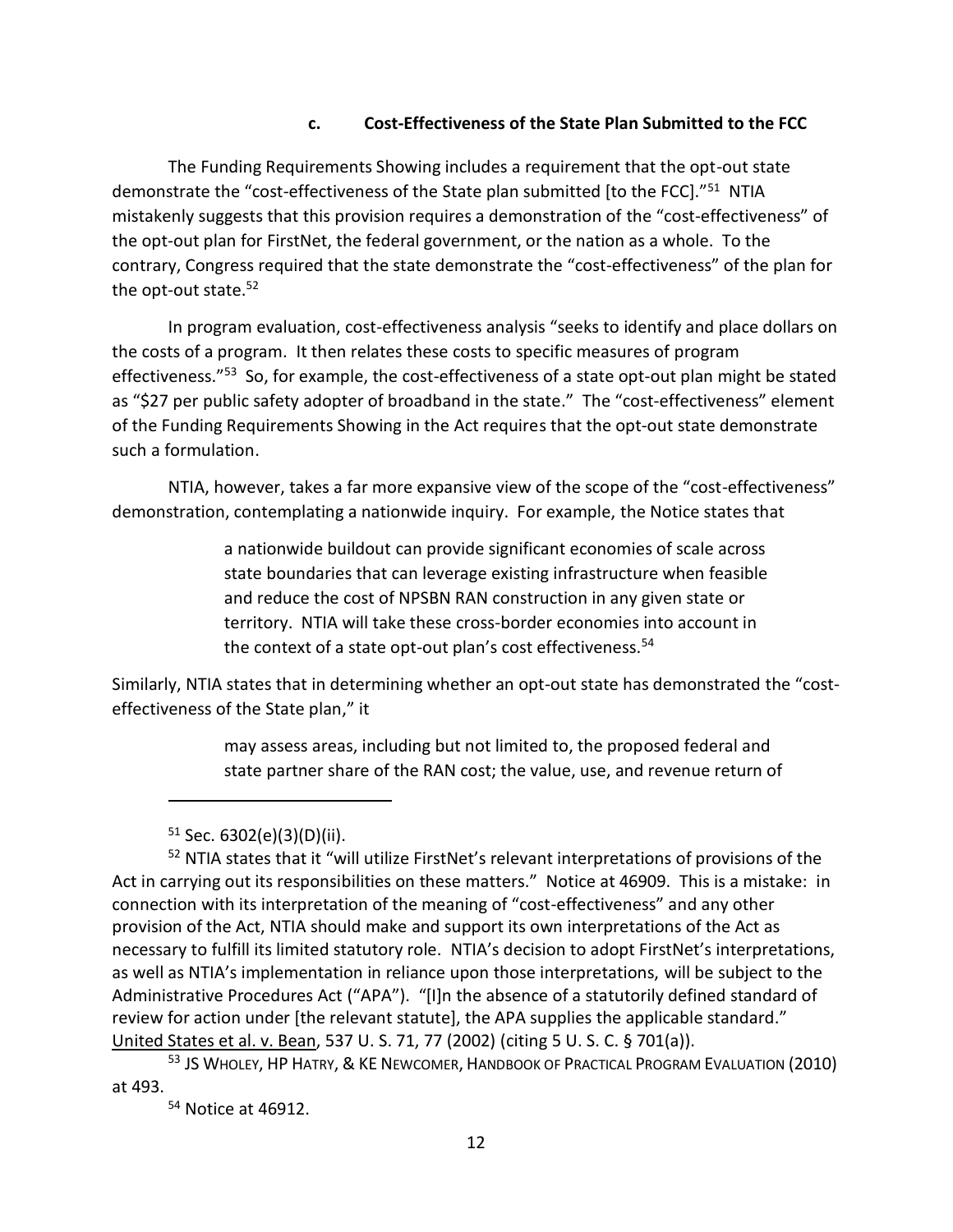spectrum and other assets; and overall financial value of the proposed plan.<sup>55</sup>

In both of these examples, NTIA adopts an unreasonable interpretation of the Act, suggesting a national scope for the "cost-effectiveness" showing.

Congress required the opt-out state, not NTIA, to demonstrate each of the elements of the Funding Requirements Showing. If the correct scope of the "cost-effectiveness" showing were nationwide, it would be an impossible showing to make: no opt-out state would be privy on a nationwide scale to the kind of information that NTIA suggests it will consider. By contrast, an opt-out state would have access to information about the costs and beneficial effects its plan will have for the state; this is the scope of the "cost-effectiveness" showing Congress required.

## **III. NTIA's Suggested Timetable Would Render the Governor's Right to Opt-out Meaningless**

As described in Section I above, Congress deliberately included a statutory right for a state to opt out of the NPSBN—it was a key part of the compromise between the congressional factions supporting competing federal- and state-centric visions for the NPSBN. NTIA must be careful to avoid devaluing the opt-out alternative through its role in the opt-out review process; rather, it should endeavor to honor the legislative compromise by making that process as predictable, efficient, and smooth as possible. Unfortunately, as described in the Notice, NTIA's proposed process would render the governor's statutory right to opt-out a virtually impossible alternative, overriding Congress's explicit mandate that states be able to choose not to "participate in the deployment of the [NPSBN] as proposed" by FirstNet.<sup>56</sup>

### **A. NTIA Should Provide Full Opt-out Process Details at Least 90 Days Before FirstNet Presents Final State Plans**

Throughout the Notice, NTIA acknowledges the insufficiency of the information it has provided on its opt-out review process, stating its intent to provide additional details in a future FFO notice no later than FirstNet's first state plan delivery.<sup>57</sup> Because of the timeframes established in the Act, however, some states' opt-out decision planning must begin well before delivery of the state plan and may even be effectively completed based on the content of a draft plan. To enable states to make their decisions as early as possible—and to prevent unnecessary delay in decisions to *opt in,* NTIA should provide any additional details at least three months before FirstNet delivers state plans.

<sup>55</sup> *Id*.

<sup>56</sup> Act, Sec. 6302(e)(2).

<sup>57</sup> Notice at 46908 n.5.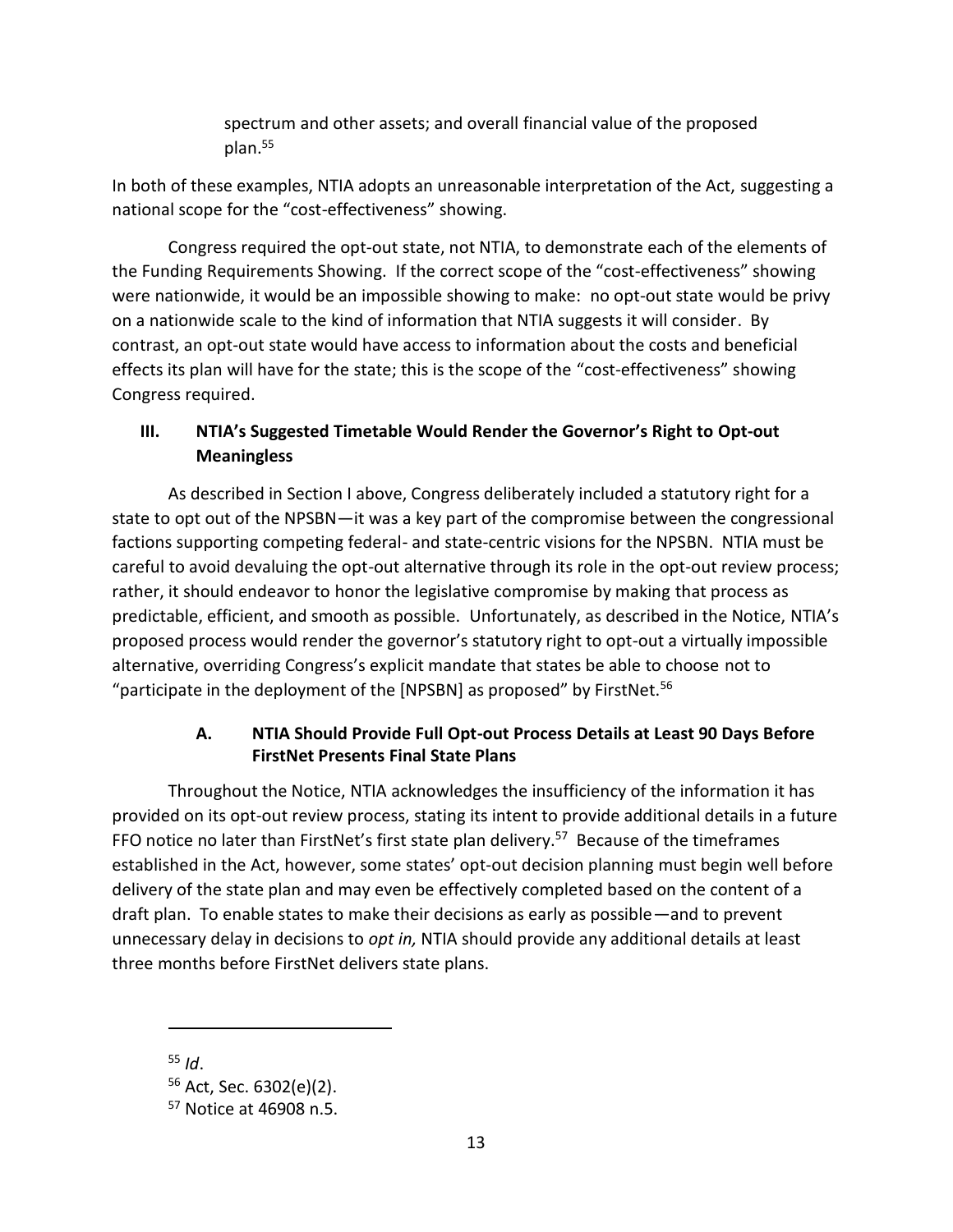This timing is particularly important because of its ability to impact the state's ability to perform its due diligence in considering an opt-out alternative and make an informed decision within an already restrictive timeline. Just as FirstNet highlights the importance of its control of spectrum in its efforts to find a private partner to help finance the NPSBN, so, too, must a would-be opt-out state be able to show prospective partners with certainty that it controls—or will promptly control upon making the required demonstration to NTIA—the spectrum necessary for its opt-out RAN. By withholding the details of its process until the presentation of the FirstNet state plan, NTIA would inject crippling uncertainty into the opt-out process and thus deny states the ability to cement the financial partner necessary to make opting out a meaningful alternative.

# **B. NTIA Should Complete Its Portion of the Opt-out Process in 30 Days**

NTIA tentatively sets 60 days as the period after FCC approval that states must "file their applications," but it is far less prescriptive with regard to its own review process, stating only that it will consider applications on a rolling basis as states submit them following FCC approval, moving "as expeditiously as possible."<sup>58</sup> As described above, NTIA's review under the Act is solely factual: did the state make each of the specific demonstrations listed in the Funding Requirements Showing? NTIA should certainly be able to accomplish the review in 30 days. To provide governors the certainty they need to make an informed opt-in/out decision, NTIA should commit to final decisions on applications within 30 days of submission.

# **C. NTIA Should Make Grant Awards Upon Final Decision on Grant Applications, with First Distribution of Funds Contingent upon Execution of a Spectrum Lease.**

According to the Notice, "NTIA will not award RAN Construction Grant funding until that state has fully executed a spectrum capacity lease agreement with FirstNet."<sup>59</sup> As explained above in Sec. II.C.1, if the opt-out state makes the Funding Requirements Showing, the award and its amount are automatic: NTIA must award a grant in an amount equivalent to the "funding level for the State as determined by NTIA" and revealed to the Governor along with the state plan.<sup>60</sup> Delaying the award of funds until after FirstNet executes the lease adds unnecessary and counter-productive uncertainty to the governor's decision process. Instead, NTIA should make the grant funding award when it finds that the state has made the required Funding Requirements Showing, specifying that the first distribution of funds will be contingent upon execution of a spectrum lease with FirstNet.

<sup>58</sup> Notice at 46910.

<sup>59</sup> *Id.*

<sup>60</sup> Act, Sec. 6302(e)(1).